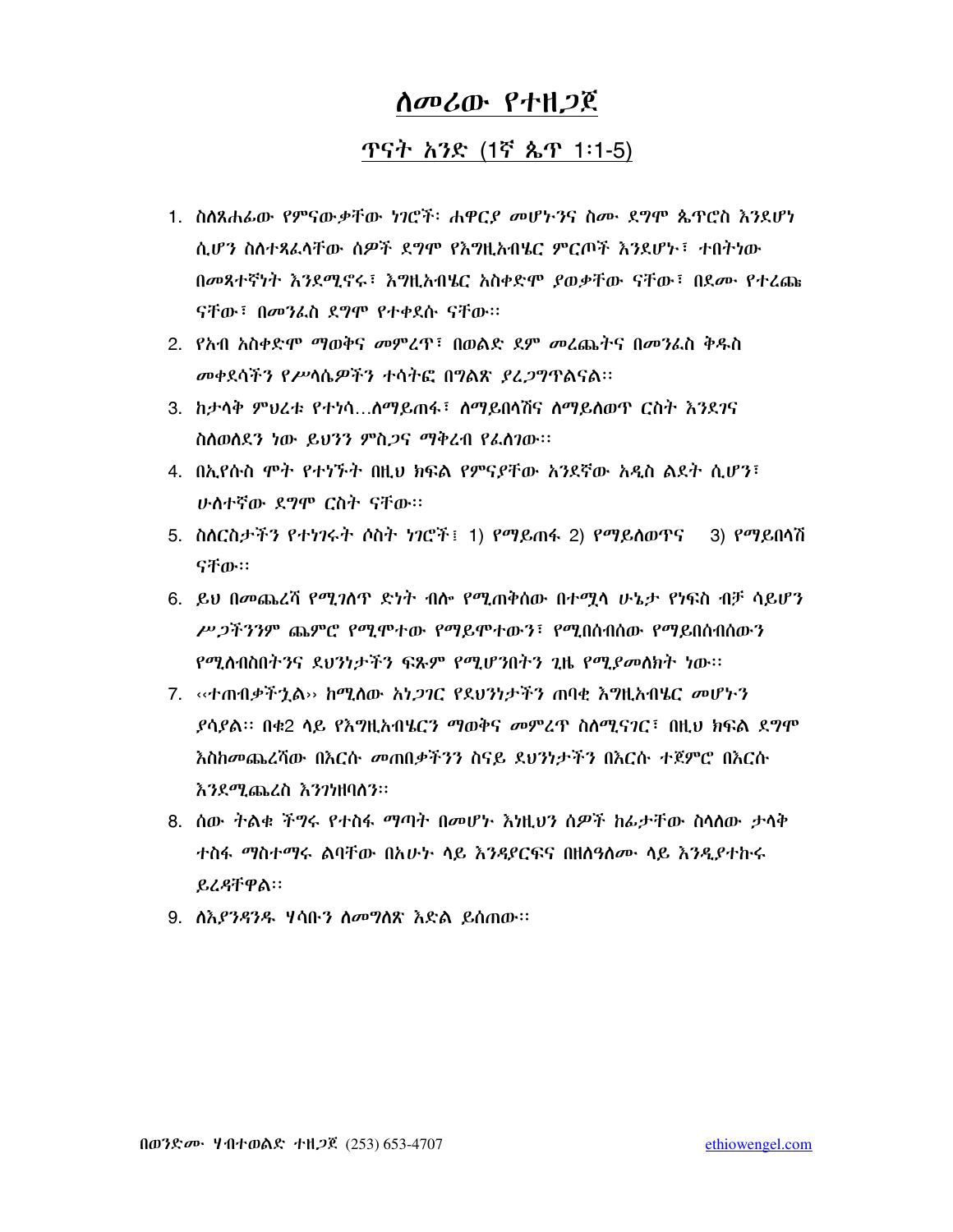### ጥናት ሁለት (1ኛ ጴጥ 1:6:12)

- 1. መከራቸው ሰዋቂት ጊዜ መሆኑን ነው የሚነግራቸው፡፡ የመከራቸውን ጊዜ አጭር አድርጎ የሚናገርበት ምክንያት ሰው እድሜውን ሁሉ እንኳን በመከራ ቢኖር ከዘስዓስም *ጋራ* ሲተያይ ከቁጥር ስስማይገባ ነው። ስስፌተናቸው ሴሳ የሚናገረው፤ የጊዜውን እጥረት ብቻ ሳይሆን ብዛቱንም ጨምሮ ይናገራል፡፡
- 2. እነዚህ ሰዎች በመከራቸው እጅግ ደስ እንደሚሳቸው ነው ጴጥሮስ የሚናገረው፡፡ የዚህ ዓይነቱ አነ*ጋገ*ር ስሥ*ጋ*ዊ ሰው ሞኝነትና የሚስቅበት ንግግር ነው።
- 3. የከበረው እምነታቸውን እውነተኛነት ለማረ*ጋገ*ዋና ኔታ ሲ*ገ*ለዋ ለኢየሱስ ክርስቶስ ክብርና ምስ*ጋ*ናን *ያ*ስንኝ ዘንድ ነው። *መ*ከራን ስናልፍ ልንዘነ*ጋ*ው የማይገባን አንድ እውነት ቢኖር ስአጭር ጊዜ መሆኑን ማወቅ ነው።
- 4. የወርቅ ጥራት የሚታወቀው በእሳት እንደሆነ የእምነታችንም ጥራትና እውነተኛነት የሚለካው በመከራ ውስዋ ስናልፍ በመሆኑ ነው። ኢየሱስን ሳያዩት ይወዱታል ደግሞም ያምኮታል።
- 5. ጌታን ስንቀበል ከሃዋያት ባርነት ነጻ እንደምንወጣና እንደምንድን ሲሆን በዚህ ክፍል የሚነገረው ደህንነት ደግሞ ከዛጥያት ዛይል የምንድነውን ደህንነት ነው።
- 6. ለእኛ ስለተነገረው ትንቢት በጥንቃቄ ይመረምሩ ነበር፡፡
- 7. ይህ ነብያቱ በጥንቃቂ የሚመረምሩትና መሳዕክቱ ሲያዩት የሚመኾት ደህንነታችን እንደቀሳልና ርካሽ ነገር ልንቆዋረው የማይገባን እጅግ የተከበረ ነገር መሆኑን ይጠቁመናል።
- 8. እያንዳንዱ የራሱን ሃሳብ ይግለጥ።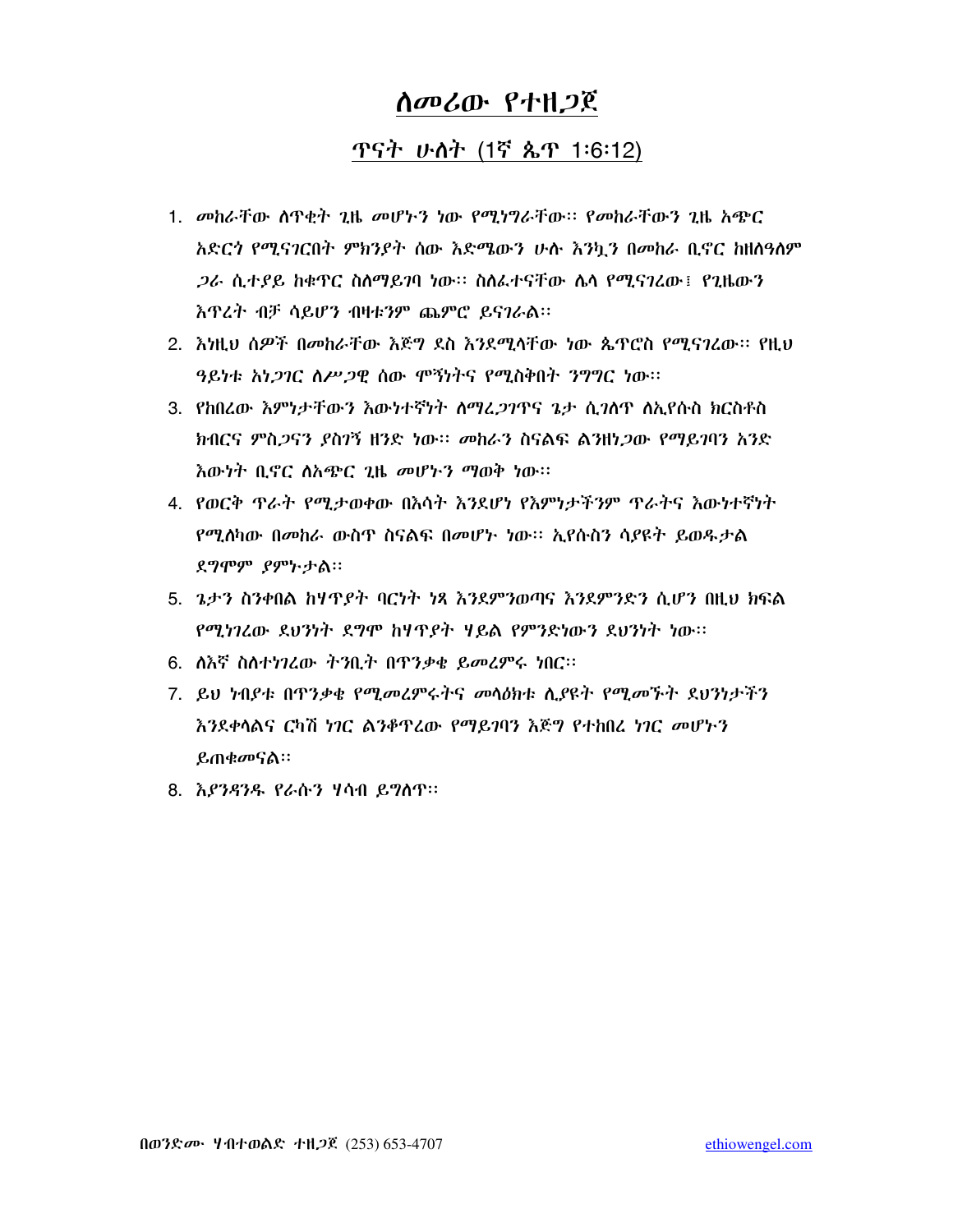### ጥናት ሶስት (1ኛ ጴጥ 1፡13-25)

- 1.  $\sim$ ስስዚህ›› በሚስው ቃል ማያያዝ የፌስገው ፤ ከዚያ በፊት የዘሬዘረውን የደህንነታችንን ክቡርነትና ታሳቅነት ካሳየን በጎላ ይህ የከበረ ነገር ደግሞ ከእኛ የሚጠይቅብን ነገር እንዳለ በመጠቆም ሁስቱን ስማገናኘት ነው። እንዲያደርጉ የጠየቃቸውም፡ ልቡናቸውን እንዲያዘ*ጋ*ጁ፣ ራሳቸውን እንዲባዙና ተስፋቸውን ደግሞ ጌታ ሲ*ገ*ለዋ በሚሰጣቸው ጸ*ጋ* ሳይ እንዲያደርጉ ነው።
- 2. እነዚህ አማኞች በተስፋ ላይ እንዲያተኩሩ የሚመክርበት ዋነኛ ምክንያት በዓለም ላይ ተስፋ ሲጣልበት የሚችል ነገር እንደሴለና የኢየሱስ ክርስቶስ የመገለጡ ተስፋ ግን የማይቀርና አማኝ ሁልጊዜ ልቡን ሲዋልበት የሚገባ በመሆኑ ነው።
- 3. አንደኛው ቀድሞ ይከተሱት የነበረውን ክፉ ምኞት እንዳይከተሱና ሁስተኛው ደግሞ ቅዱሱን እግዚአብሄርን በቅድስናው እንዲመስሱት ነው፡፡ እግዚአብሄርን የመምሰል ቅድስና ጳውሎስ በራሊ 3፡12-14 እንደሚናገረው የአማኝ ዕስት በዕስት ግቡ አድርጎ መኖር ያስበት ነገር እንደሆነ እንማራስን።
- 4. በእግዚአብሄር ዘንድ አድልዎ እንደሌለ ነው። በዚህ ክፍል የምናነበው ፍርሃት ከአክብሮት የተነሳ የምንፌራውን አይነት ፍርሃት ነው። አባታችን ስስሆነ እንዳያዝንብን ስስምንፌልግ ይህንን እናደር 2ስን።
- 5. የቀድሞ ህይወታቸው በከንቱነት የተሞላ እንደነበረ ነው የሚያስታውሳቸው። ከቀድሞ አባቶቻችሁ የወረሳችሁት ሲል ርካሽና እግዚአብሄርን የማያስከብር ምግባሮች ሲሆን ይችሳል።
- 6. የተገዙበት የክርስቶስ ደም ምን ያህል ክቡርነቱን ስማሳየት ነው።
- 7. በዚህ ክፍል ወንድሞቻችንን ስለመውደድ የታዘዝንበት መጠን ‹‹አዋብቀን›› ‹‹ከልብ›› የሆነ መዋደድን ይጠይቀናል። ዳግመኛ መወስዳችን ልዩ ፍጥረት እንደሆንና ብቃትን . ከዚህ የተነሳ እ*ንዳገኘን የሚ*ጠቁመን ነው።
- 8. ይህንን እውነት መረዳት ነገሮች ሁሉ ሃላፊ እንደሆኑና ከወንድሞቻችን *ጋ*ራ ተጣልተንም ሆነ ገፍተናቸው የምናገኘው ነገር ሁሉ ፍጻሜአቸው አጭር እንደሆነ ስናውቅ በዘለዓለሙ ላይ እንድናተኩር ይፈዳናል።
- 9. በእ*ያንዳንዱ* ተሳታ*ሌ ይመስ*ስ፡፡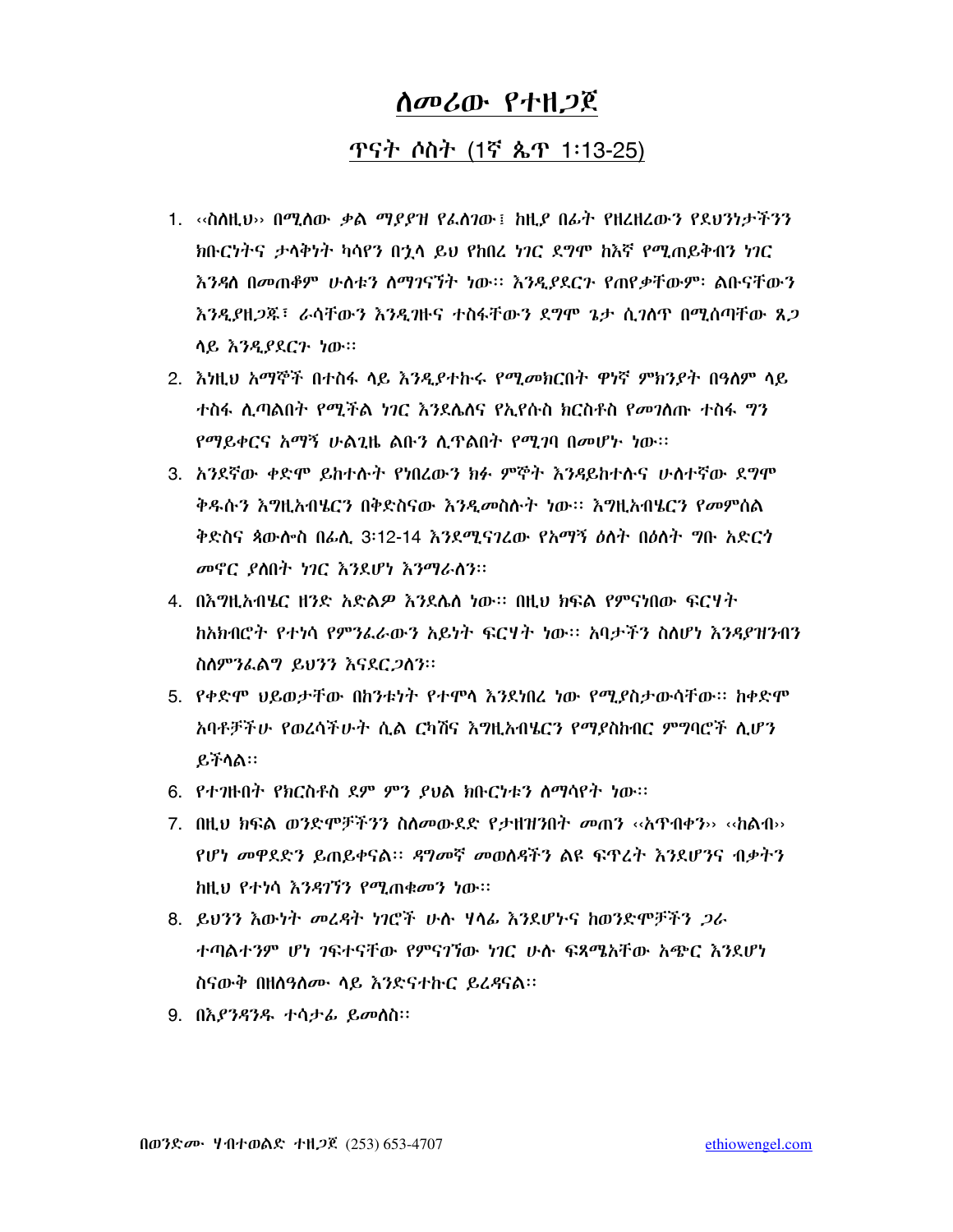#### ጥናት አራት (1ኛ ጴጥ 2:1-12)

- 1. አማኞች በነዚህ ቁጥሮች ውስጥ እንዲያደርጉ የሚጠየቁት፤ ክፋትን፣ ማታለልን፣ ግብዝነትን፣ ቅናትንና ሐሜትን እንዲያስወግዱ፤ እንዲሁም ንጹሑን መንፈሳዊ ወተት እንዲመኙ ነው። ስዚህም የሰጣቸው ምክንደት ጌታ መልካም መሆኑን ስስቀመሱ ነው።
- 2. ድን*ጋ*ዩ፡ በሰው ዘንድ የተናቀ ነው<sup>፣</sup> በእግዚአብሔር ዘንድ የተመረጠ ነው<sup>፣</sup> ክቡር ነው<sup>፣</sup> ድን*ጋ*ዩ ሕያው ነው።
- 3. እናንተ ደግሞ የሚሰው አማኞችን ነው፡፡ ቅዱስ ካህናት ናቸው፣ መንፈሳዊ ቤት ናቸው።
- 4. ይህ አነ*ጋገ*ር እርሱ በሚፌልገው *መንገ*ድ ስመሰራት ካስፌስን ወደ እርሱ መቅረብ፣ ክእርሱ *ጋራ መ*ጣበቅንና ሁልጊዜ ክእርሱ *ጋራ ግንኙነታችን የርቀት መሆን እን*ደሌለበት *ያስገነዝበናል።*
- 5. በዚህ ቁጥር ሳይ እናንተ እያለ የሚናገረው አማኞችን ነው። እነዚህ ሰዎች ከጨለማ ወደሚደነቅ ብርሃን የተጠሩ ናቸው፤ የእግዚአብሔርን ታሳቅ ሥራ የሚያውጁ ናቸው፤ በእርሱ የተመረጡ ናቸው፣ የንንሥ ካህናት ናቸው፣ ቅዱስ ሕዝብ ናቸው፣ አሁን የእግዚአብሄር ሕዝብ ናቸው፣ አሁን ምህረት ያገኙ ናቸው።
- 6. በዚህ ዓለም እንግዶችና መጻተኞች ስለሆኑ ነው። ይህ ሥ*ጋ*ዊ ምኞት የሚደጠቃልለውን **ጥቂት ነገሮች በመዘርዘር ተወያዩባቸው።**
- 7. ‹‹እንግዳና መጻተኛ›› ቋሚ ቤት የሌለው፣ መኖሪያው ሌላ ቦታ የሆነ፣ ብዙ ቁሳቁስ  $R$ ስሰው፣ ልቡንና ሐሳቡን በሚኖርበት ያሳሳረፊ....ወዘተ፡፡ አማኝ ሴሳ መኖርያ ስለተዘ*ጋ*ጀለትና ይህ የአጭር ጊዜ መኖሪያው ስለሆነ በዚህ ዓይነት ሊኖር ይገባል። እንደዚህ ስመኖር የምንቸገርባቸው ብዙ ምክንያቶችን መዋቀስ እንችላስን፤ ነገር ግን ዋነኛው የዓለምን አኗኗር በማየት እንደነሱ መኖር እንዳስብን ስለሚመስስን ነው።
- 8. እያንዳንዱ ያለውን ሃሳብ ይለዋወጥ።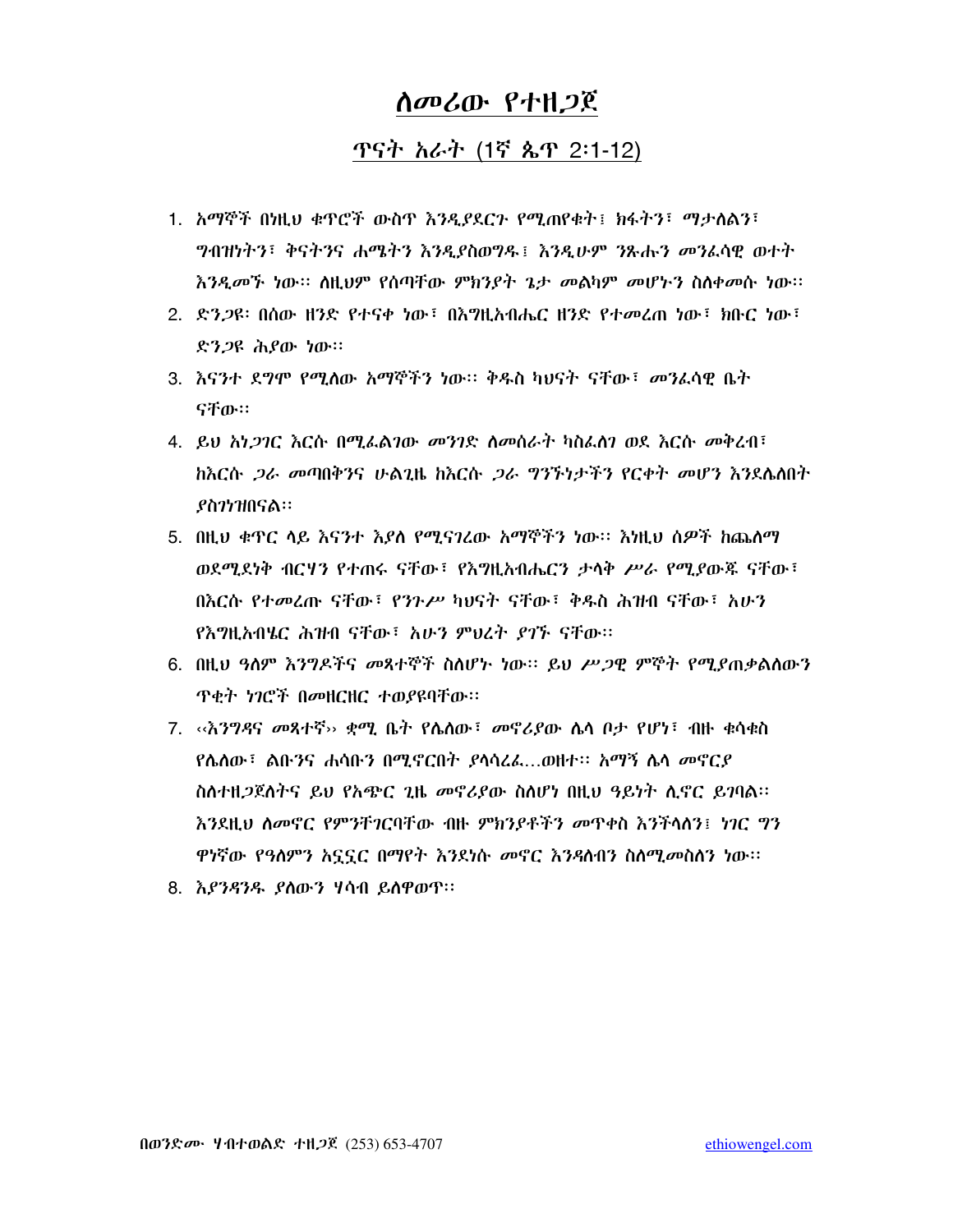### ጥናት አምስት (1ኛ ጴጥ 2፡13-25)

- 1. በዚህ ክፍል አማኞች እንዲያደርጉ የሚታዘዙት ነገር፡ ስምድራዊ ባስሥልጣን ሁስ እንዲታዘዙ ነው። የሰጣቸውም ምክንያት መልካም በማድረግ የአላዋቂዎችን ከንቱ ንግግር ዝም ማሰኘታቸው የእግዚአብሄር ፌቃድ ስለሆነ ነው።
- 2. እነዚህ ሁለት ሃሳቦች የሚቃረኑ አይደሉም፤ ምክንያቱም አማኝ ከሃጥያትና ከህግ ነጻ ወዋቷል። ነጻነቱ ግን ስጽድቅ ስመገዛት እንጂ ያስበስዚያ ነጻነቱ ነጻነት አይሆንም። ይህንን ሃሳብ በበሰጠ ስመረዳት ሮሜ 6፡19 ኝን መመልከት ይረዳል፡፡
- 3. ለሰው ሁሉ ተንቢውን አክብሮት እንዲሰጡ፣ ወንድሞችን እንዲወዱ፣ እግዚአብሄርን እንዲፌሩና ንጉስን እንዲያከብሩ ነው፡፡ ሰው ሁሉ በእግዚአብሄር ምስል የተፌጠረ ከመሆኑ የተነሳ ልንስጠው የሚገባን ክብር አለ ማስቱ ነው። ይህም ስው ስስሆነ ብቻ ነው።
- 4. አዎን ልዩነት አስ። በቁ16 ሳይ አንል*ጋ*ይ ተብለው የተጠቀሱት አማኞች ሁሉ ሲሆኑ አንል 2ይነታቸውም ለእግዚአብሔር ነው፤ በቁ18 ላይ ግን በባርነት ተሸጠው የሚገኙትን አማኞች ብቻ የሚደጠቃልል ነው። እነዚህን የሚደዛቸው ለደጎች ብቻ ሳይሆን ለክፉዎችም በፍጹም አክብሮት እንዲታዘዙ ነው። እኛም በሥራችን ላይ ይህንኑ ትዕዛዝ በመከተል ልንታዘዝ ይገባናል።
- 5. እነዚህ ሁለት አባባሎች የሚጠቁሙን፤ አንደኛው ትዕዛዙ ለአማኞች ብቻ እንደሆነና የሚታዘዙት ደግሞ ቀሳል ወይም የሚወዱት ስስሆነ ወይም ደግሞ ስሴሳ ምክንያት ሳይሆን ጊታን ስለሚወዱና ስለጌታ ሲሉ ነው።
- 6. *ማን*ኛውም ባሪያ ስጌታው በግዱ ይገዛል ሆኖም የአማኝን መገዛት የሚሰየው ስጌታ ለኢየሱስ እንደሚገዛና እርሱን እንደሚያገለግል ሆኖ ስለሚያደርግ ነው።
- 7. በዚህ ክፍል ልንከተለው የተነገረን ምሳሌነቱ ስለ እግዚአብሄር ስንል መከራን መታገስን እንደሚኖርብን ነው። መከራን በትዕግስት ማሳሰፍና መቻል ከአማኝ ህይወት የሚጠበቅ ነገር መሆኑን እንማራስን።
- 8. የተማራችሁትንና ያስፋችሁበትን ልምምድ በማንሳት ተወያዩባቸው።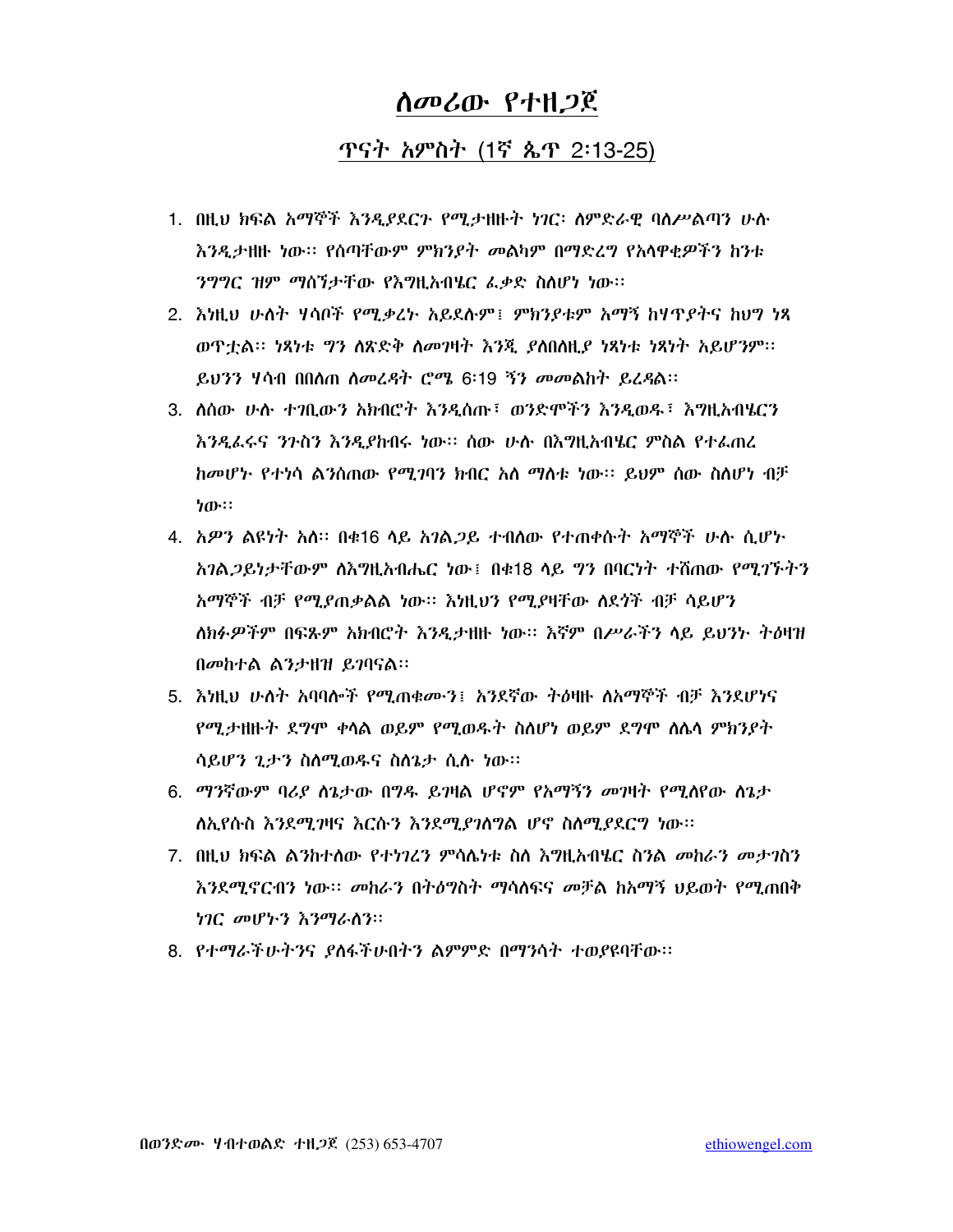# **ጥናት ስድስት (1ኛ ጴጥ 3:1-7)**

- 1. አንል*ጋ*ዮችን በቁ18 ላይ ለበ*ጎም* ለክፉም ጌቶቻቸው ለጌታ ብለው እንዲባዙ የተና*ገ*ራቸው ለእነርሱም እንደሚሰራና በመንገር ሃሳቡን ስማያያዝ ነው።
- 2. ሚስቶችን በዚህ ክፍል የሚመክራቸው፤ ሰባሎቻቸው እንዲባዙ ሲሆን ንጹህና አክብሮት የተሞሳው ህይወትን ቢኖሩ ፍሬው የማያምኑ ባሎቻቸው በህይወታቸው ተማርከው ወደ ክርስቶስ ይመሰሳሱ ይሳቸዋል።
- 3. ዋና ዋቅል ሃሳቡ ውበታቸው በውጫዊ ነገር ሳይሆን ውስጣዊ ውበት ላይ እንዲያተኩሩ ሲሆን ይህንን የተለያዩ ነገሮችን የዘረዘረ ሲሆን አንስታችሁ ተወያዩባቸው።
- 4. እንዲማሩ የተጠየቁት ተስፋቸውን በእግዚአብሄር ላይ ከጣሉ ከቀድሞ ቅዱሳት ሴቶችና በተለይም ደግሞ ከአብርሃም ሚስት ከሳራ እንዲማሩ ተጠይቀዋል፡፡
- 5. በተሰይም ሳራን በምሳሴነት ያስቀመጣት ስባሷ ስአብርሃም በትህትና የመታዘዝ ባህርይ ስሳሳየች ነው።
- 6. ሰዎች ውበት ብለው ሳይቆዋሩት ወይም ሳይታያቸው ቢችልም እንኳን እግዚአብሄር የሚረካበትና የምደስትበት እንዲሁም ውበት ብሎ የሚጠራው የውጭውን ሳይሆን የውስጡን በመሆኑ ይህንን ተስፋ በማድረግ በዚህ እውነት መራመዳቸው ነው።
- 7. ባሎች ደግሞ ስሚስቶቻቸው የሚያስቡ እንዲሆኑና በተጨማሪም ደግሞ እንዲያከብሯቸው ታዘዋል።
- 8. ደካማ የሚሰው አነ*ጋገ*ር ምናልባትም ሴቶች ስሜታቸው በቀላሱ የሚ*ጎዳ መ*ሆኑንና ከዚህም የተነሳ ጥንቃቄ ሲደረግሳቸው እንደሚገባ መናገሩ ይሆናል፡፡
- 9. ባሎች ሚስቶቻቸውን እንዲያከብሩ የተነገራቸው ሁለት ምክንያቶች፤ ሴቶች ደካሞች መሆናቸውና የህይወትን በረከት ደግሞ አብረው የሚወርሱ መሆናቸው ናቸው፡፡
- 10. እ*ያንዳንዱ ነ*ሳቡን ይስዋበት።
- 
- 
- 

በወንድሙ ሃብተወልድ ተዘጋጀ (253) 653-4707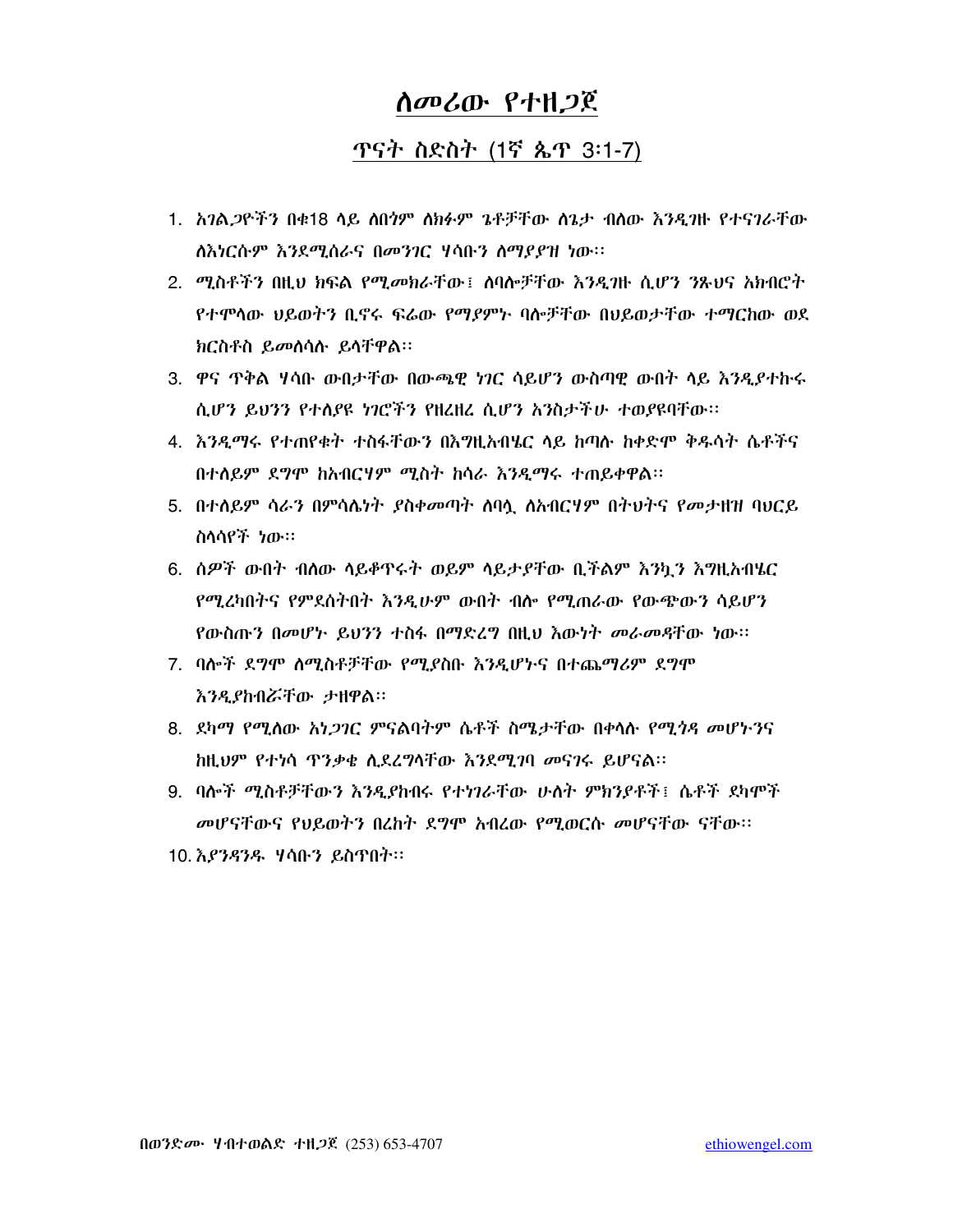### ጥናት ሰባት (1ኛ ጴጥ 3:8-22)

- 1. በዚህ ቁዋር ላይ ‹‹ሁላችሁ›› ሲል የሚያጠቃልለው አማኞችን በሙሉ ማስትም ባሪያ *ጌታ*፣ *ሚ*ስት ባል፣ ልጅ አባትና ሌሎችንም ሁሉ ነው።
- 2. ሁሉም በአንድ ሃሳብ እንዲስማሙ፣እርስ በእርስ እንዲተሳሰቡ፣እንደወንድማማች እንዲዋደዱ፣ርህሩሆችና ትሁታን እንዲሆኑ ሲሆን እንዳይለማመዱት የሚመክራቸው ደግሞ ክፉን በክፉ ወይም ስድብን በስድብ መመስስን ነው። ክፉ የሚሰው የማንወደው ወይም የማይገቡ ነገሮችን ሰዎች ሲያደርጉብን ማስት ነው።
- 3. ይህ ክፍል ጥሪደችንን የሚደደይዘው መልካምን ከማድረግ *ጋ*ራና እንዲሁም በረከትን ከመውረሳችንም *ጋራ* ነው። በዋሪያችንና ትሯችን ሊነጣጠሉ የማይችሉ ዘወትር እጅ ለእጅ ተያይዘው መሄድ ያለባቸው ነገሮች መሆናቸውን ይህ ክፍል ያስተምረናል።
- 4. ይህ በረከት የሚለው ሃሳብ ማናቸውም ሰማደዊም ሆነ ምድራዊ እግዚአብሄር ለእኛ ያዘ*ጋ*ጀልንን በረከት ሊሆን ይችላል።
- 5. ምሳሱን ከክፉ መከልከል፤ ከንፌሮቹ ክፉ ክፉ ከመናገር መከልከል፤ ከክፉ መራቅ፤ መልካምን ማድረግ፣ ሰሳምን መፈሰግና መከተል ናቸው። እንኚህ የሚሰሩት ሮሜ 12፡18ትን ስናነብ ራሳችንን በተመሰከተ እንጂ አንዳንዴ አስቸ*ጋሪ የሚሆን*በት ጊዜ አስ፡፡
- 6. ይህንን ማስቱ አይደለም። በልባችሁ ቀድሱት ሲል የይምሰል ስሙን መዋራት፣ የየሱስ *ነኝ ማለት ብቻ* ሳይሆን የተለየ፣የክበረ፣ትልቅ ቦታ እንዳለው *ን*ጉስ አድር*ጋች*ሁ ቦታ በልባችሁ ስጡት ማስቱ ነው።
- 7. ይህ ክፍል አማኝ አሉት ከሚላቸው ሁለት ነገሮች የመጀመሪያው ተስፋ ሲሆን <u>ሁለተኛው ደግሞ መልካም ጸባይ ናቸው። አማኞች ስለተስፋችን ይጠይቃሉ፤ መልካም</u> ጸባያችንን በተመለከተ ደግሞ አክፋፍተው ሲናገሩ እንደሚችሉ ይነግረናል።
- 8. መከራን መቀበሳችን የእግዚአብሄር ፌቃድ የሚሆንበት ጊዜ እንዳለ ይጠቁመናል፡፡ ጌታ <u>የሱስ በ1ኛ ጴጥ 2፡21 እንዳየነው እንደ እግዚአብሄር ፌቃድ የመጣን መከራ እንዴት</u> እንደምናስተናግደው ምሳሌን ትቶልናል።
- 9. ክፉን በክፉ እንዳይመልሱ ነገር ግን እነዲባርኩ የሚሱት ተጠቅሰዋል፡፡
- 10. እ*ያንዳንዱ* ተካፋይ ሃሳብ የሚሰጥበት ጊዜ ይሰጠው።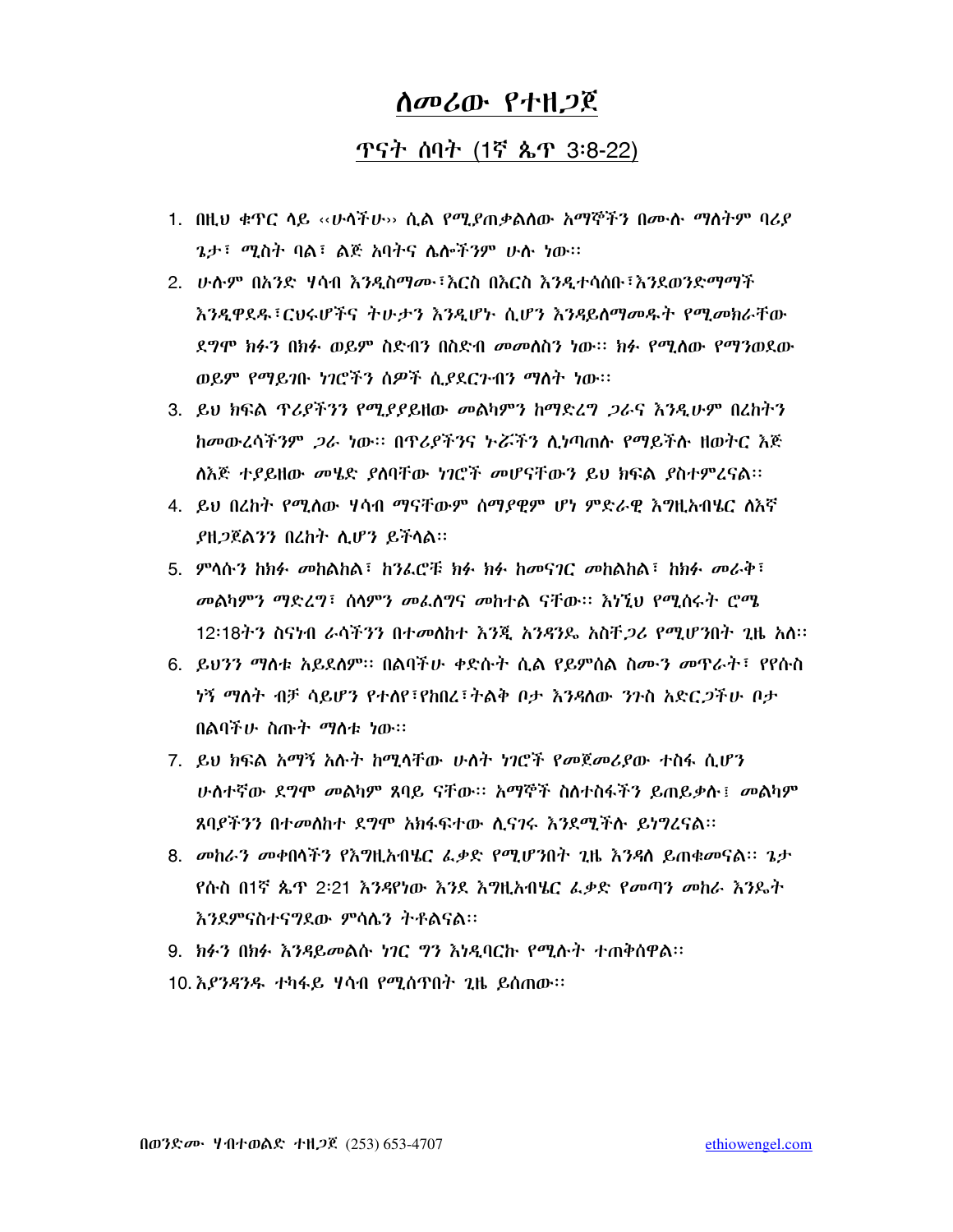## *ስመሪ*ው የተዘ*ጋ*ጀ

### ጥናት ስምንት (1ኛ ጴጥ 4:1-11)

- 1. መከራን በሥጋው መከራን ሲቀበል የነበረውን አመለካከት እኛም ይህንት ዓይነት አመለካከት ከማዳበት አንጻር ነው የተነገረን፡፡
- 2. አማኝ ከላይ የተጠቀሰው ዓይነት አመለካከት ይዞ ሲኖር በምድራዊ ህይወቱ እንደ እግዚአብሄር ፌቃድ እንጂ እንደ ሥ*ጋ* ምኞት እንዳይኖር ይፈዳዋል። ይህም ማለት በመዳራት ፣በስካር ፣በጭፌራ ፣ ደስልክ በመጠጣት ፣ በባዕድ አምልኮና የመሳሰሱትና ባለማድረግ የሰውጡ እውነተኛነት ይገለጣል።
- 3.  $0.01$ ዚሁ *ዓላማ* (same attitude) የሚሰው ሃሳብ ልናደርግ ስስምናስበው ነገር በቅድሚያ አመለካከታችን የተለወጠ እንዲሆን ማስፌስጉን ከክፍሉ ስናይ በተጨማሪም ደግሞ ሮሜ 12፡1-2ት3 ስናነብ ለውጥ የማጀምረው ከአስተሳሰብ ወይም አመለካከት መሆኑ3 ማየት ይቻሳል።
- 4. ይህንን ማስቱ አይደለም። መከራን የተቀበሰ የሚሰው ከክርስቶስ መከራ *ጋ*ራ አያይዞ ስለሆነ እርሱ መከራ ተቀብሎ በሥጋው እንደሞተ እኛም ከሃዋያት መሳቀቅና ነጻ መውጣት የምንችለው ሥጋችንን ሲሞት መሆኑን ሲያስንነዝበን ነው። ሮሜ 6፡7ትንና 7ሳ 2:207 መመልከት ይፈዳል፡፡
- 5. እዚህ ሳይ ‹‹የሁሉ *ነገር መ*ጨረሻ›› በመባል የተነገረው ስስ ጌታ *መ*ምጣት ነው፡፡ 1ኛ ቆሮ 15፡24 ተመልከት።
- 6. አዕምሯችን በብዙ ነገሮች አስመያዙን፣ የጸዳና ርኩስት የሌለበት መሆኑ ሁሉ ስጸሎት እጅግ አስፌሳጊ ሲሆን በሴሳ በኩል ደግሞ በፌስግነውና በመረጥነው ጊዜ ብቻ የምናደርገው ነገር እንዳይሆን ራስን መግዛት የሚለው ደግሞ ሲኖረን ግድ ነው።
- 7. ይህ አባባሉ ሰዎች ሲያጠፉ አትናንሩ ዝም በሏቸው ሳይሆን፤ ሰዎች ብዙ ቢበድሉንና ቢያሳዝኮንም እውነተኛ ፍቅር ካለን የማለፍና ይቅር የማለት ችሎታ ይኖረናል ለማለት የተነገረ ሲሆን እርስ በእርሳችን ስመቻቻል ካስፌስን ይህንን ልንስማመድ ግድ ነው።
- 8. ጸሎት፣ ፍቅር፣ እርስ በእርስእንግድነት መቀባበልና፣ በተሰጠን የጸ*ጋ* ስጦታ ሌሎችን ማገልገል።
- 9. ነን አደርንዋስሁ ወይም ቆይ ይደርሳል ብለን የተውነው ነገር ከሆነ የነገር ሁስ መጨረሻ መቃረቡንና የጌታ መምጣቱ በደጅ መሆኑ ሲነገረን የነገሩን አስቸካይነትና ጊዜ የሚሰጠው ነገር እንዳልሆነ እናያለን። ሌላውን ጥያቂ እያንዳንዱ ሰው ይመልስው።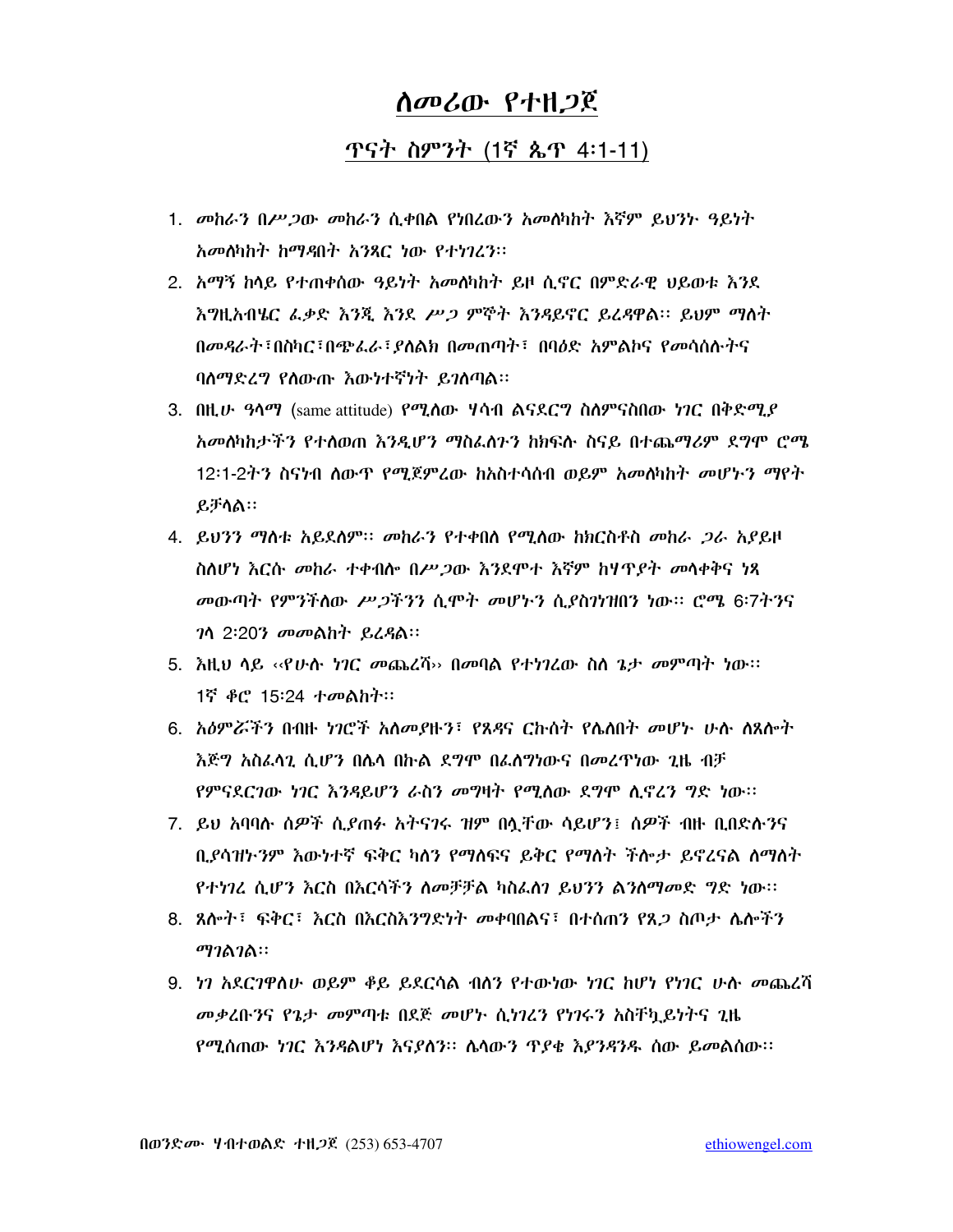## ጥናት ዘጠኝ (1ኛ ጴጥ 4:12-19)

- 1. መከራ ስአማኝ እንደ እንግዳ ነገር ሆኖ ሲቆጠር እንደማይገባና እንዲያውም በመከራው ደስተኛ መሆን እንደሚኖርበት እንማራስን።
- 2. አንዳንዶች ክርስትያን መከራ ሲያገኘው አይገባም፣ ሴሎች ደግሞ መከራ የሚገዋመው በእምነቱ ደካማ ከሆነ ነው፤ መከራ ከንጠመን ክፉ ስስተናንርን ወይም ስሳሰብን ነው የሚሉና የመሳሰሉት ይመስላሉ። አማኝ መከራን ስእድንቱ የሚጠቀምበትና በደስታ *የሚያስተናግ*ደው *የተነገረን ሲሆን ያላመነ ሰ*ው *ግን መከ*ራ ክእግዚአብሄር ሃሳብ *ጋራ* ሲያያዝለት ስለማይችል በደስታ ሲቀበለው አይችልም፡፡
- 3. በቁ13 መሰረት አማኝ ይህንን ደስታ የሚሰማመደው አሁን በመከራው ሲያልፍና ደግሞ ጌታው ሲገስጥም ደስታውን ይስማመዳል።
- 4. ዛሬ እኛ በምንኖርበት ምድር ስጌታ መከራ መቀበል የምንችልባቸው የተሰያዩ ሁኔታዎች አሉ እነዚህንም እያንዳንዱ ተካፋይ ሃሳብ ይስጥና ተወያዩባቸው፡፡
- 5. ከዚህ ውስጥ ልናያቸው የምንችሳቸው ሁለት ሃሳቦች፤ መከራው በእሳት መመሰሉ <u>ከባድነቱን ሲጠቁመን፤ ‹‹የሚፈትን›› የሚስው ደግሞ ወርቅ በእሳት ተፈትኖ ወርቅነቱ</u> እንደሚታወቅ እንዲሁም እንደሚጠራ ስአማኝም ይህንት ውጤት ማስገኘቱ ነው፡፡
- 6. በመከራ ውስጥ ሳለን ሰው የዚህ ዓይነቱን አባባል ቢለን ውስጣችን ለማስገባት ሰዎች ስለሆንን እንቸገራለን፤ ስለዚህም ዘሬውኑ መንፌስ ቅዱስ ሲደስተምረን ልባችንን ከፍተን ብንማሬውና አመለካከታችንን ብንቀይር ለነገ ይረዳናል፡፡
- 7. ‹‹በአለም ሳሳች*ሁ መ*ከራ አለባችሁ፤ *ነገ*ር *ግን አ*ይዟችሁ እኔ አለምን አሸንፌዋለሁ።›› ዮሐ 16፡33 ይህ ክፍል ከብዙዎቹ አንዱ ነው።
- 8. ነፍሰ 7ዳይ፣ ሴባ፣ ወንጀለኛ፣ ወይም በሰው ነገር ጣልቃ የምንገባ ሆነን መከራን እንዳንቀበል ይመክረናል። ጴጥሮስ ይህንን በቃል የሚሰብከው ብቻ ሳይሆን በህይወቱ <u>የተሰማመደው ነገር መሆኑን ከሐዋ ሥራ 5፡40-41 ሳይ መረዳት እንችሳሰን፡፡</u>
- 9. ይህ አነ*ጋገር የሚያ*ሳየን መከራው ስሞትም የሚያበቃ ሲሆን እንደሚችልና ክብደቱን *ያ*ሳየናል።
- 10. እ*ያንዳንዱ ነ*ሳቡን ይና*ገ*ር።